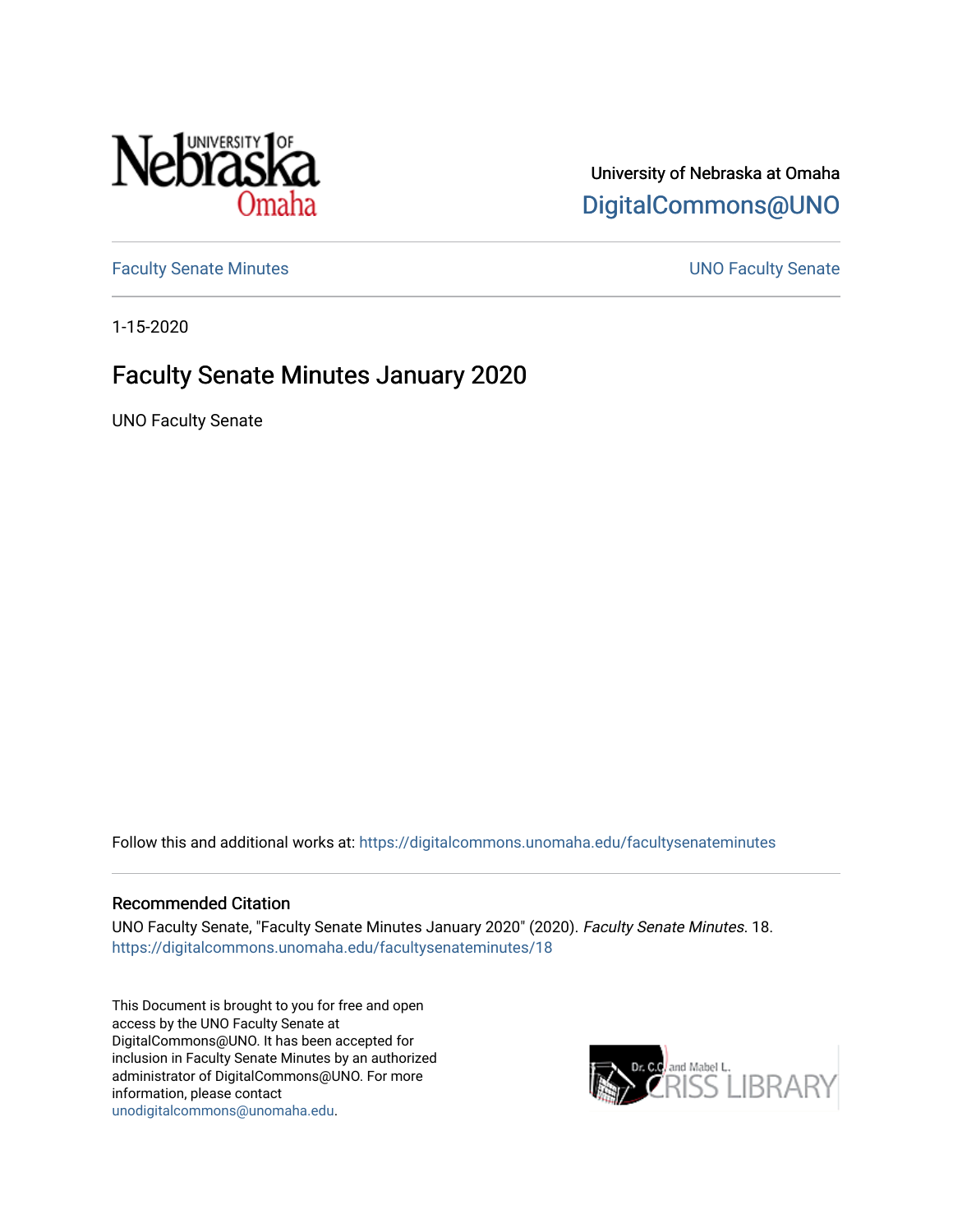

### 2019-2020 Faculty Senate Minutes **Wednesday, January 15, 2020, 2p.m. Community Engagement Center 230/231**

**Present:** Barone, Brownlee, Cast-Brede, Chen, Davidson, DeSanti, Hale, Hamid-Sharif, Helm, Kelly, Kilinc, King, Nero, Ostler, Paine, Qureshi, Randall, Rech, Schaffer, Schoenbeck, Shaw, Siy, Surface, Volkman, Wessling, Woody, Zhong

**Excused:** Adidam, Huq, Logsdon, Nelson, Podariu, Sim

**Unexcused:** Anderson, Lee, Maher, Rogers

- **I. The meeting was Called to Order** by President Hale at 2:03p.m.
- **II. The Minutes** of December 11, 2019 and November 13, 2019 were approved as submitted.

#### **III. Officers' Reports**

**A. President's Report:** Senator Hale

*Senator Hale invited President Ted Carter to a future Faculty Senate meeting. Faculty should think of questions and/or topics they would like to discuss with him in the future.* 

**B. Secretary/Treasurer Report:** Senator Davidson

**EO&A Attendees:** Ostler, Davidson, Hale, Kamm, Pettid, Smith-Howell, Roman, Surface, Kopp, Gold

- Faculty were encouraged to provide feedback for Big Idea proposals using the Big Ideas portal before January 1.
- SVC Kopp met with Deans about implementation of Distinguished Professor & Senior Lecturer and a formal announcement will be made in January.
- Enrollment for the spring is staying steady from the fall semester. There are higher reenrollment numbers and there are key courses that have helped to increase number of credit hours per student.
- SVC Kopp will be looking into a more standard process for units to create Annual Reports
- SVC Kopp is looking into possible tools for evaluating teaching effectiveness.
- Acknowledgement of resolutions.

*(Further discussion: Senator Davidson would like faculty to look at the Big Idea proposals. Doing so will increase your awareness of what other colleges are doing around campus.)*

#### **IV. Executive Council:** Senator Surface

- **A.** The number of Faculty Senate seats will remain at 37, based upon current faculty counts.
- **B.** The Chancellor's Commission on Gender Equity is looking into the policy regarding faculty and staff bringing their own children to the office.

#### **V. Standing Committee Reports**

- **A. Committee on Academic & Curricular Affairs:** Senator Woody No meeting, no report.
- **B. Committee on Educational Resources & Services:** Senator Schoenbeck No meeting, no report. **Committee on Faculty Personnel & Welfare:** Senator Garcia No meeting, no report.
- **C. Committee on Goals & Directions:** Senator Ostler No meeting, no report.
- **D. Professional Development:** Senator Cast-Brede No meeting, no report.

Faculty Senate Minutes 12/11/2019